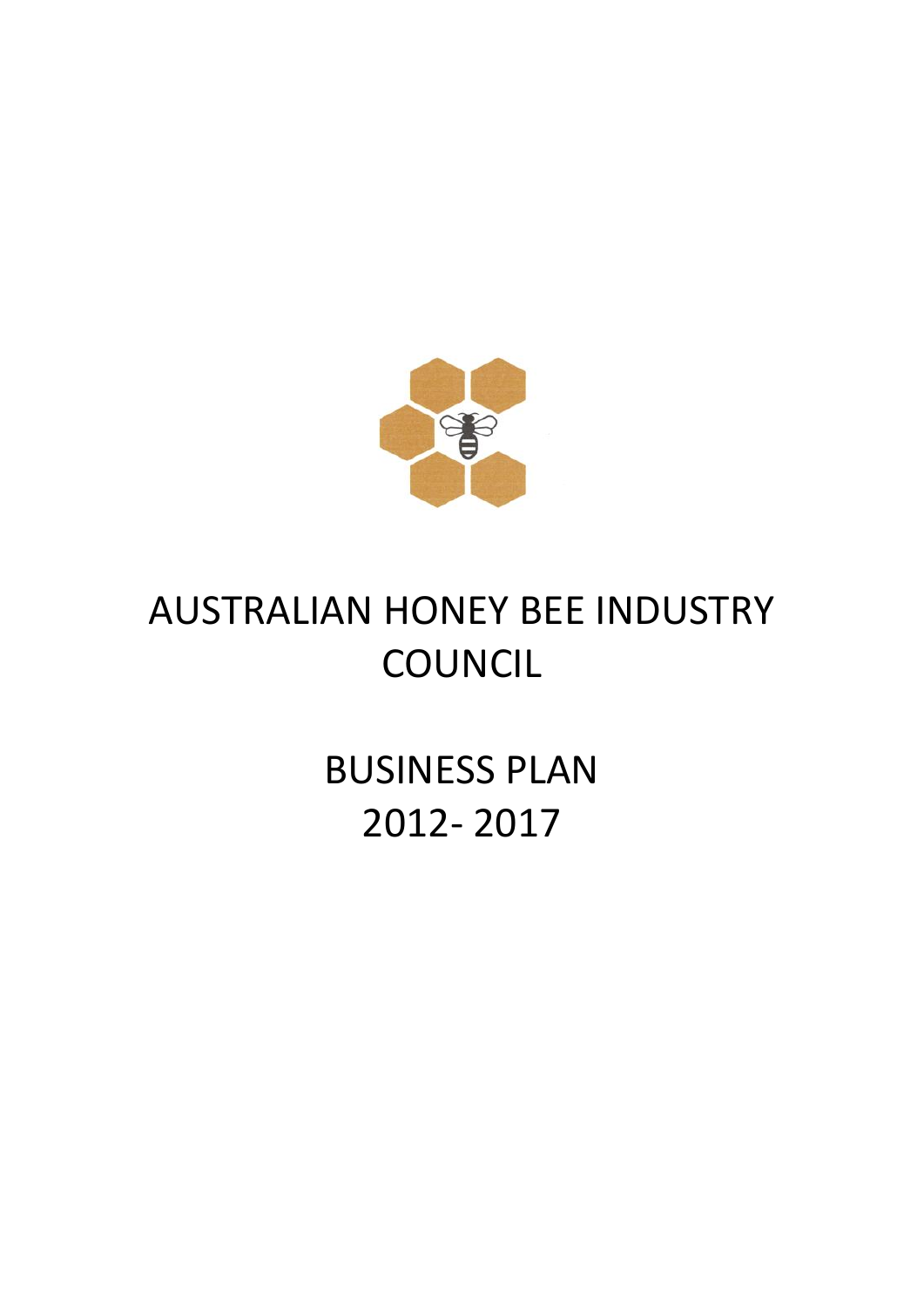# OUR MISSION

To ensure the long term security and prosperity of the Australian Honey Bee Industry in Australia

# OUR ASPIRATION

Advancing Australia in Agriculture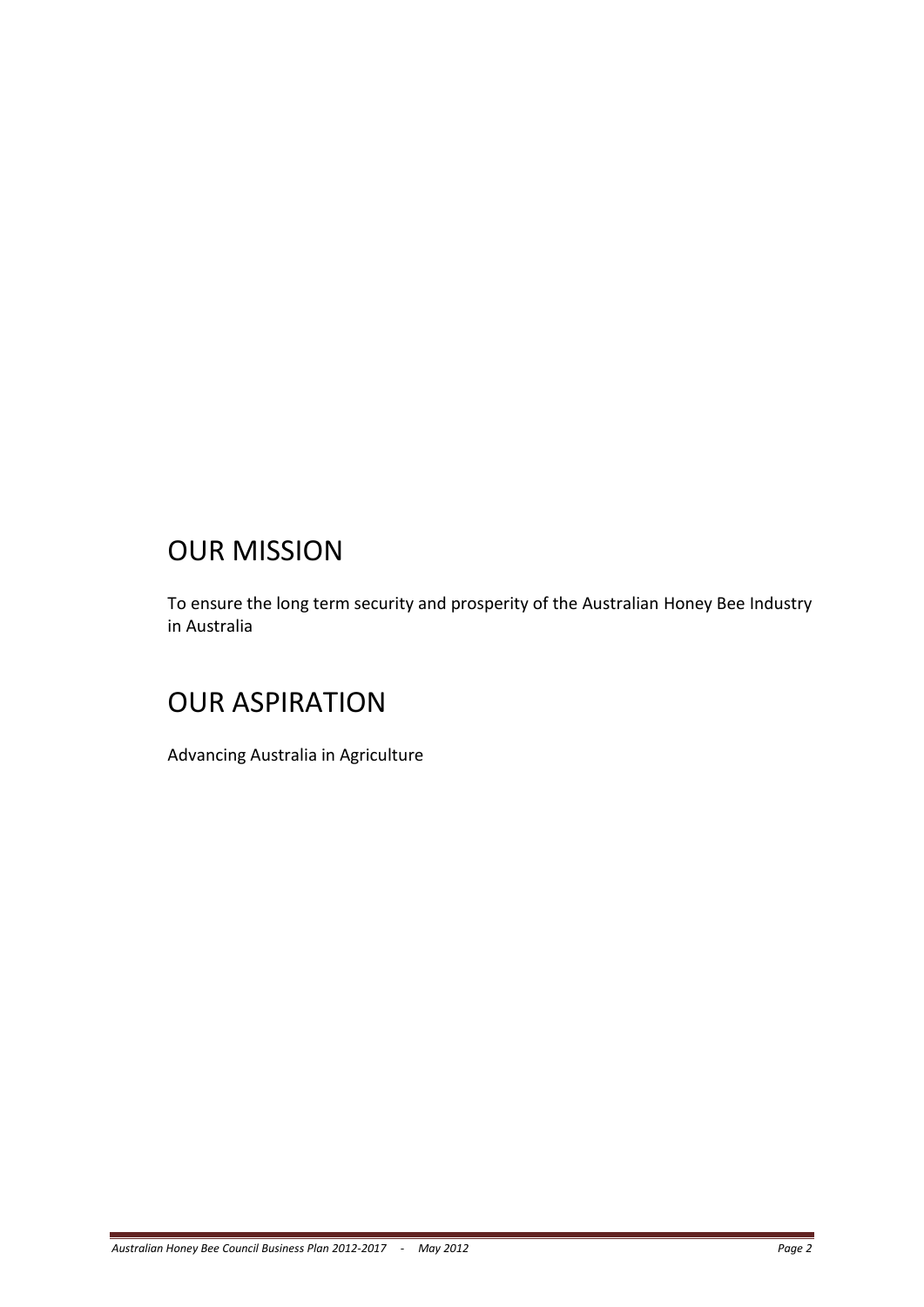# CONTENTS PAGE

- 1. Executive Summary
- 2. Business Profile
- 3. Administration
- 4. Swot Analysis
- 5. Biosecurity
- 6. Resource access
- 7. Residue contamination
- 8. Market access
- 9. Promotion of Australian Honey
- 10. Education
- 11. Communication
- 12. Honey Bee Research
- 13. National Residue Survey
- 14. Conclusion
- 15. Risk Assessment
- 16. Conclusion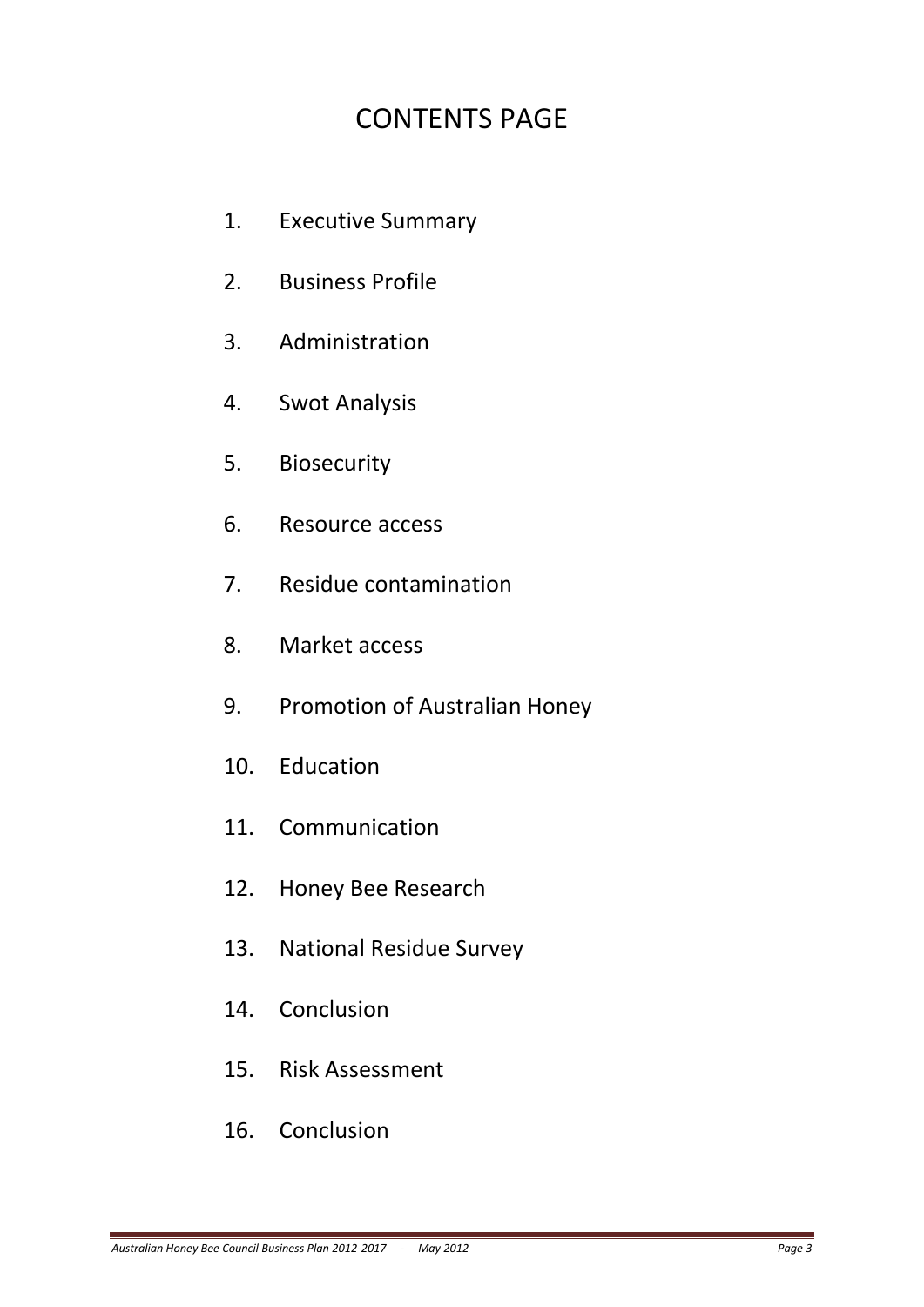# EXECUTIVE SUMMARY

#### **1.0 EXECUTIVE SUMMARY**

The following Business Plan is being prepared by the Executive Director of the Australian Honey Bee Industry Council (AHBIC) in cooperation with the AHBIC Executive and is submitted for approval by the Council.

The current plan attempts to incorporate the Industry's previous strategic plans, namely:

- December 1995 Strategic plan
- December 1997 Vision for the Australian Honey Industry implemented
- The Australian Agricultural Industry Strategic Plan 1992-1997
- AHBIC Business Plan 1998
- AHBIC Business Plan 2001-2005
- AHBIC Business Plan 2008-2012

In addition to the other reviews and business plans Industry notes that an Industry committee undertook a review of the AHBIC Constitution resulting in a number of changes which were implemented in 2010/2011.

The resulting documents seek to provide a blueprint for the next five years outlining the organisation immediate goals and long term objectives.

Each year the document will be reviewed to measure the organisation's performance and ensure the Industry goals are being met.

#### **2.0 BUSINESS PROFILE**

#### *2.1 Business Overview*

The Australian Honey Bee Industry Council was incorporated in Western Australia in April 1998. The company is located at offices situated in Sydney.

AHBIC has achieved an excellent reputation as an Industry Association for the Honey Bee Industry in Australia.

The Business Plan has developed to enable AHBIC to clearly see what business it is in and where it is headed.

Since the last business review AHBIC has undertaken significant structural adjustments culminating in the reduction of the Company's workforce from two full time employees to a part time Secretariat operating on a budget of one third its previous expenditure base. Funding has also been progressively moved from total dependence on the packing sector to direct contributions from producers including a contribution for biosecurity from the Animal Health Australian Honeybee Contingency Fund.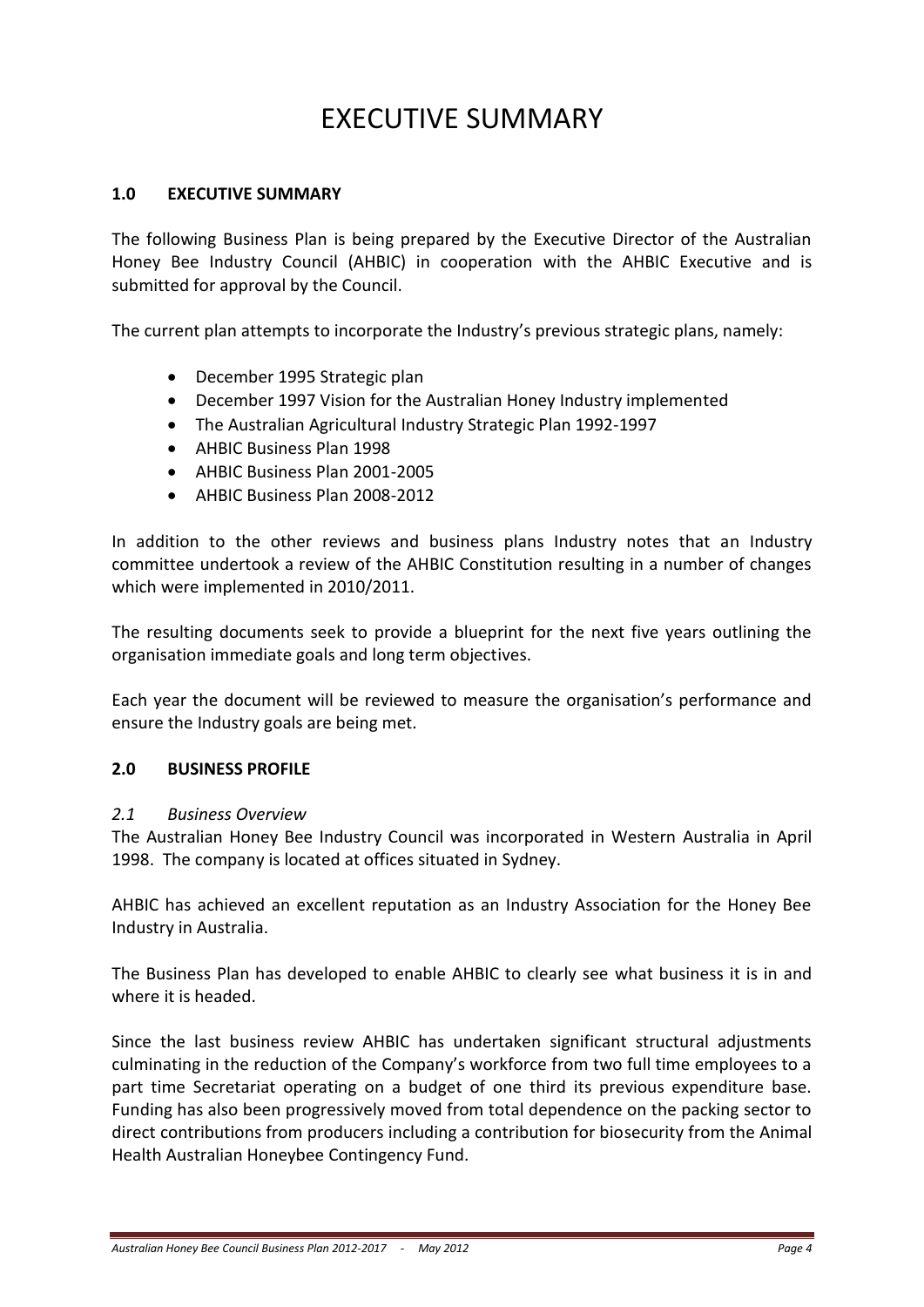It is therefore important that the Business Plan and the outcomes reflect financial resources available to the Industry Peak Body and also that it continues to service the Apiary Industry with reduced resources.

AHBIC is the Peak Industry Body for the Apiculture Industry comprising of the following member organisations:

New South Wales Apiarists' Association Queensland Beekeepers' Association South Australian Apiarists' Association Tasmanian Beekeepers' Association Victorian Apiarists' Association Western Australian Farmers Federation - Beekeepers Section Honey Packers' and Marketers' Association of Australia National Council of Pollination Associations Australian Queen Bee Breeders' Association

The objectives of AHBIC are very broad but essentially aimed at fostering, promoting, enhancing and protecting the interests of members of the Australian Honey Bee Industry. The formation of AHBIC provided the vehicle for Industry to speak with one voice on major Industry issues. This has allowed Industry to make one submission rather than numerous of submission on a wide range of issues and facilitating communication of the Industry's view point at a Federal level.

#### **3.0 ADMINISTRATION**

#### *3.1 Strategic Goal*

To continue to ensure the Apiary Industry in Australia is represented. The role of AHBIC includes:

- **.** Liaison with Government
- Ideas from Industry to Government
- Industry Watchdog
- Implementation of those ideas
- Communication to Stakeholders
- Monitoring Industry Development and Highlighting Issues
- A representative

The organisational outputs must be measured in terms of:

- improved communication with members
- implementation of resolutions passed by the Executive and Council
- timely and satisfactory responses to industry concerns by government and third parties where decisions and actions intersect.

A number of subject areas are of major importance to Industry, namely:

- Quarantine and Trade
- **•** Education
- Resources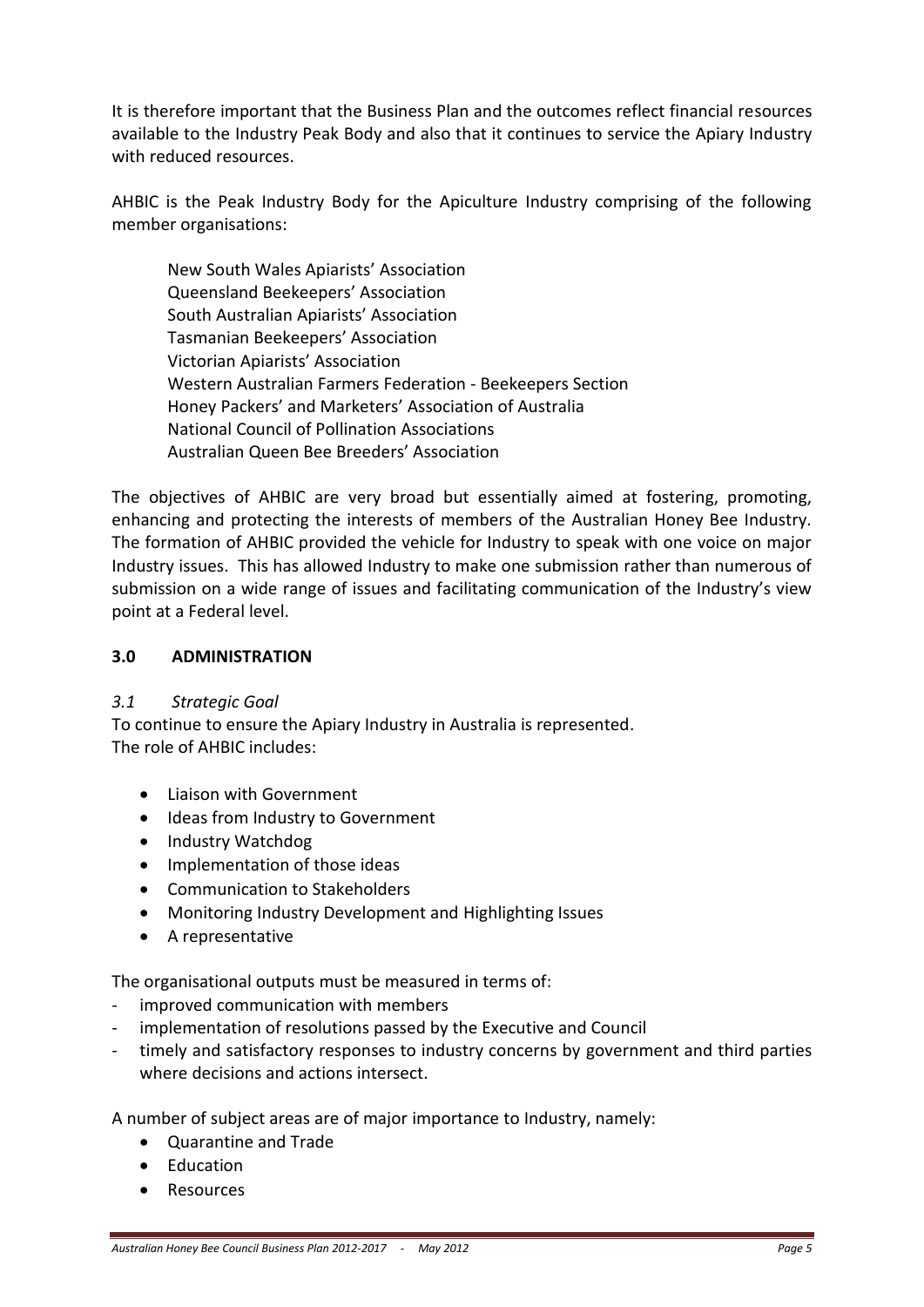### *3.2 Outcome*

The funding of operations will continue to be primarily by way of voluntary contributions.

### *3.3 Target Strategies*

Program direction will be achieved through the:

- Board of AHBIC providing strategic direction
- AHBIC Council where all members are represented
- Use of AHBIC Committees to provide assistance in maintaining action on specific components of the AHBIC program
- Preparation of an annual report by the AHBIC Secretariat to be submitted to the members at each Annual General Meeting.

Day to day management is the responsibility of the Executive Director who has specific responsibility for:

- ensuring the key performance indicators of the business plan are delivered within the agreed time lines and budget;
- regularly informing the Executive Committee of progress being made;
- liaison with relevant members to ensure that they are kept informed of current activities;
- the conduct of monitoring and where appropriate audits, to ensure the agreed outcomes are delivered within budget and in a timely and effective manner
- development and maintenance of appropriate contract arrangements between AHBIC and outside contractors to the program

Operational activities will be developed in conjunction with the AHBIC Executive and other organisations where appropriate.

#### **4.0 SWOT ANALYSIS**

*Strengths*

- Australia is one of the few countries with a healthy bee population
- Horticultural industry depends on pollination services, creating strong demand for these services
- There are good profits to be made in the industry
- Pollination services provide a valuable service to agriculture beyond the value of the paid service
- Pollination fits in with management of an apiary business
- Industry is highly mobile so can service clients in many different areas
- Industry has a large range of expertise in all areas of beekeeping
- Good competition throughout the industry
- Most professional horticulturalists do recognise the value of pollination services
- Good quality assurance program (B-QUAL)
- Australia has diverse flora
- Recognised as a quality producer of honey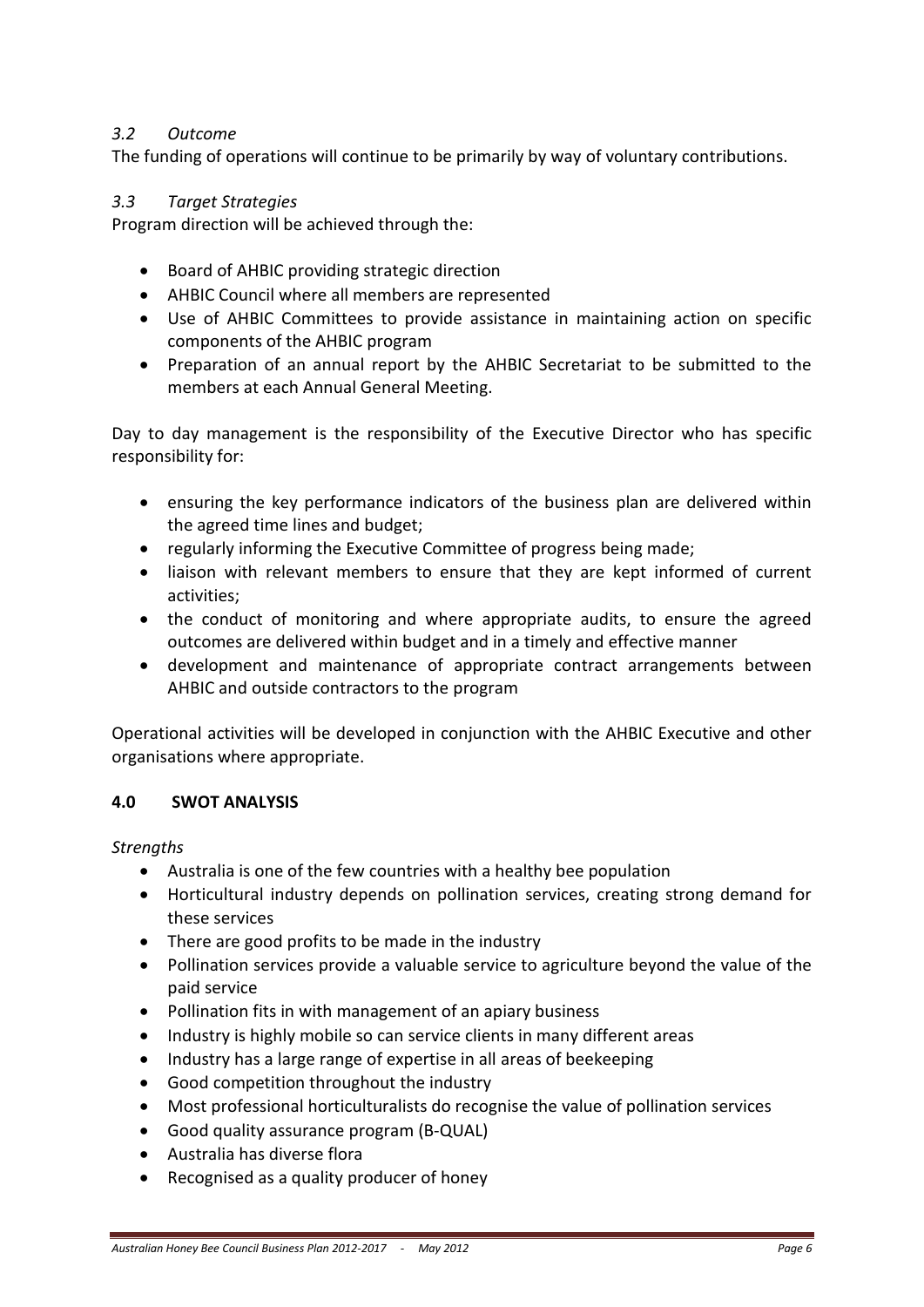#### *Weaknesses*

- Perceived inability within the industry to influence the government on natural resource issues
- Disease and hive pests can be transferred across large distances due to the high mobility
- Undercutting in pollination is taking place by beekeepers who do not fully cost their service and value of expertise
- Farmers are not able to readily recognise the quality and value of an experienced pollinator before purchasing the services
- Pollinators do not have a say on the types of chemicals used by horticulturalists
- Ongoing risk to hive strength from pesticide spray
- Lack of understanding by pollinators in stocking rates and colony size and strength for specific crops
- Inability to pass on knowledge to young people as accumulated human capital not written down
- Biosecurity system still needs strengthening to protect industry from introduced diseases and pests
- Industry fragmented
- Long term funding
- No targeted marketing
- The need to ensure hive bee exports to USA following their suspension.
- *Apis cerana* has been declared endemic in Australia

#### *Opportunities*

- Improved queen bee breeding program using imported genetic material
- Develop an industry-driven national strategy to gain increased access to native forests
- Achieve better cooperation in the industry
- Greater cooperation and communication between pollinators and horticulturalists
- Increase fees for pollination services
- Opportunities to import superior genetic resistant material
- Continue to research from good base to improve productivity
- Promotion of non-chemical disease control methods could improve industry image
- Coordinated marketing
- Containment programme for *Apis cerana* may speed up control efforts including baiting with Fripinol
- Recovery of market access to USA and other countries through further research.

#### *Threats*

- There is a high risk from other honey producers bringing pests and diseases into Australia
- There is a lack of understanding within government on the pest and disease risk associated with bees
- Lower profitability as a result of increased supermarket buying power
- Imported honey being substituted for domestically produced honey and/also used to drive down prices
- High risk of Varroa mite entering Australia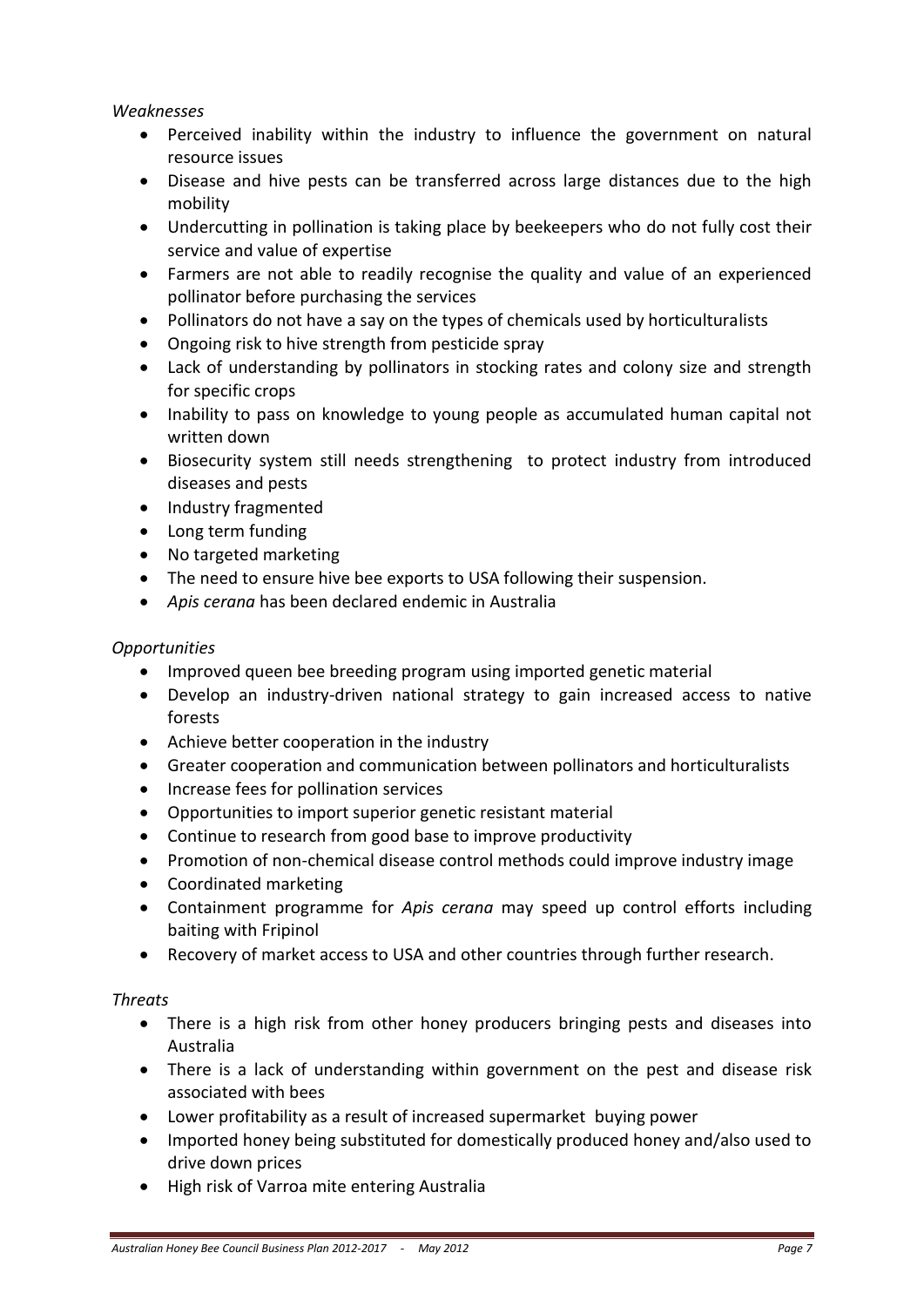### **5.0 BIOSECURITY**

#### *5.1 Strategic Goal*

- Goal is to keep Australia free of exotic pests and minimise endemic pests
- All hive product imports to meet Australian Standards
- Increase funding from beekeepers to fund acceptable biosecurity arrangements
- Ensure all states have uniform policies

#### *5.2 Outcome*

The key elements of national biosecurity framework are:

- *Robust, sustainable government-industry partnerships ('shared responsibility')* AHBIC was originally under the Emergency Animal Disease Response Agreement (EADRA). With the advent of the beekeeping industry moving to Plant Health Australia, our industry will now be covered by the Emergency Plant Pest Response Deed (EPPRD). Any diseases or pests covered under EPPRD will be covered by an agreed cost sharing agreement. This agreement will need to be negotiated by industry.
- *Strategic planning and policy development*

With the move from EADRA to EPPRD, there is still policy to be developed on the agreement for the shared costing of any eradication program. This is needed to be done with a degree of urgency. With the advent of interceptions of unwanted bees form the Asian region at our ports, there needs to be a plan developed with Government to ensure that the maximum effort is being put into checking vessels leaving ports to ensure that they do not carry these unwanted bees which may carry pests and diseases i.e. pre border management.

- *Regulation and compliance*
	- $\triangleright$  International treaty obligations and trade agreements
	- Government veterinary services: a 'competent authority' to support international trade
	- $\triangleright$  Interstate movement regulations
	- $\triangleright$  New Commonwealth biosecurity legislation under
- *Surveillance and monitoring*

Effective surveillance and monitoring in 'peacetime' and during disease incidents is critical; the early detection of animal disease incursions is especially important. The role of states/territories and industry is critical; clarification of funding arrangements is required. Pollination Australia continues to work with researchers and industry to improve detection methodology.

 *Research, development and extension (RD&E)* Under its National RD & E Framework, PISC has addressed the issue of national coordination and rationalisation of roles, responsibilities and resources according to regional priorities, creating opportunities and efficiencies across jurisdictional boundaries. This could provide a useful model for a national biosecurity framework.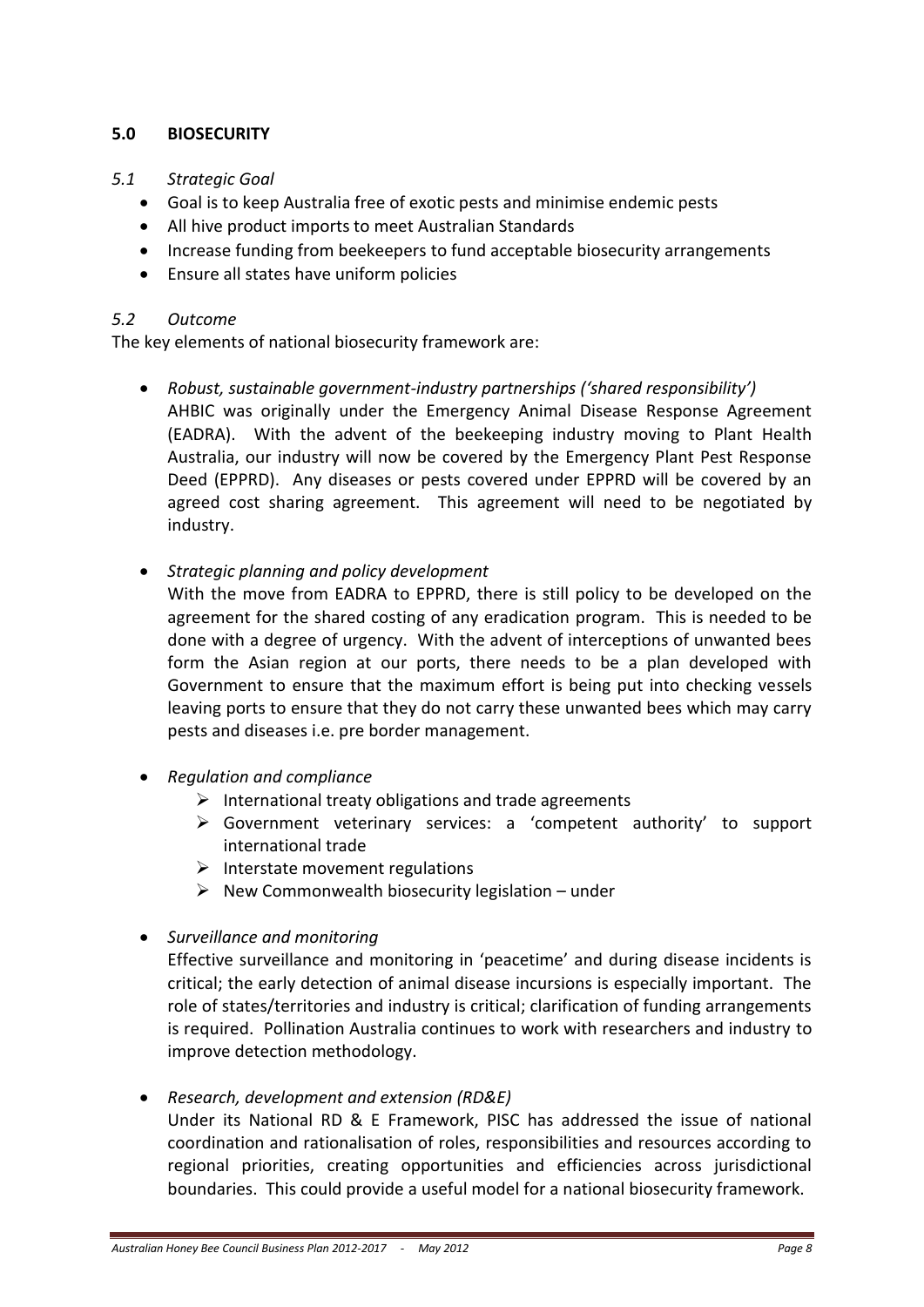Identified work can also be considered by the Rural Industries Research and Development Corporation (RIRDC) through the Honey Bee Research and Development Committee (HBRDC) for funding. The extension side of this would be crucial to educate beekeepers on the risks that are posed to them by an unwanted incursion.

With the Transition to Management (T2M) plan that has been agreed to by the Federal Government and the Queensland Government, there are areas that will be identified that need research funding. This will be done through the money that the industry, through AHBIC and the Federal Council of Australian Apiarists' Associations (FCAAA), is putting up. The longer term aim of this research is to further enhance the industry's ability to not only continue *Apis cerana* but to respond to future incursions.

#### *Diagnostic capability*

The diagnostic services provided by government, university and private laboratories are an essential underpinning component of the national investigative, surveillance and reporting capability. Diagnostic capability is inextricably linked to research activity, and must be continually replenished and complemented by vigorous research program.

AHBIC supports schemes that educate those in the various States on disease and pest identification.

*Intelligence and information management*

The timely availability of accurate and useful information is of crucial importance in both 'peacetime' and in responding to outbreaks of pests and diseases. The effective use of modern communications technology is an essential component of a national biosecurity framework.

*Identification and traceability of animals/product*

In the event of an incursion, the early detection and rapid tracing (forwards and backwards) from the index case are of critical importance. The ability to rapidly and accurately trace animal movements is also important for food safety, food security, the control of endemic diseases and market access. As part of the development of B-Qual a biosecurity plan has always been part and parcel of the programme.

*Emergency preparedness and response*

While the emergency preparedness and response arrangements for animals and plants are relatively well developed and understood, in comparison with other sectors, there is concern that Australia would struggle to mount an effective response to a major outbreak such as Varroa. To this end, AHBIC is working with various funding bodies to identify research that will help beekeepers, firstly with eradication but if that fails, learning to live with the pest.

### *Communications and engagement (consultation)* Through their long established formal and informal consultation arrangements at various levels, the Commonwealth and state/territory governments are able to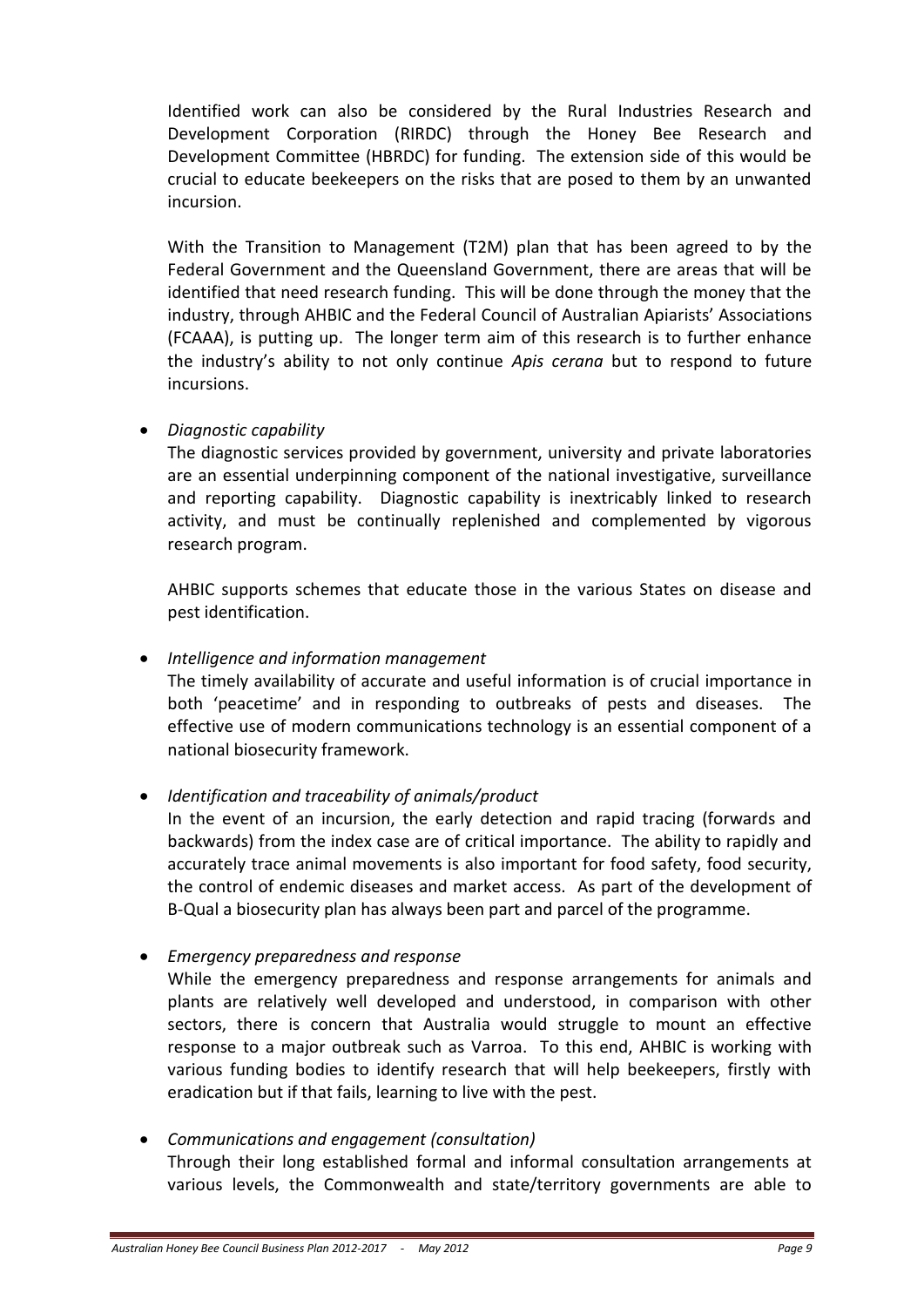communicate effectively. In general, most industries have difficulty in maintaining effective communications. Both AHA and PHA have well-established consultative mechanisms that have partly addressed this issue for the livestock and plant sectors.

#### *Education and training*

For most agricultural, aquatic and environmental industries, there appears to be a deficiency in the amount and quality of biosecurity education and training, at all levels. The uptake of available training could also be improved.

#### *Governance and structural arrangements*

A revitalised national biosecurity system may require a new, innovative business model that draws upon experience in other sectors and overseas. One option is that post-border activities that are in the national interest could be funded and managed under a partnership between the Commonwealth, states/territories and industries.

#### *5.3 Target Strategies*

Quarantine and incursion management remain important issues to safeguard the Australian honey bee industry. The issue of disease control is the responsibility of States; however, since AHBIC joined Animal Health Australia (AHA), industry and government are increasingly working towards a national coordinated approach:

- Maintenance of Australia's disease free status
- Ensure industry can respond adequately to incursions
- Maintain industry Ausvet Plan and quarantine protocols
- Monitoring ongoing activities of OIE (World Animal Health Organisation)
- Maintenance of port surveillance program
- Continued membership of Animal Health Australia and Plant Health Australia
- Ausvet Plan
- Codex Alimentations
- Training and maintenance of industry readiness teams

#### **6.0 RESOURCE ACCESS**

#### *6.1 Strategic Goal*

Develop guidelines for continued access in forests and parks in Australia for beekeepers.

#### *6.2 Outcome*

Beekeepers access to parks and forest that are currently unavailable. No restrictions on beekeepers to access parks and forest

#### *6.3 Target Strategies*

To help states to regain access in forests systems by assisting in communications with State Governments on behalf of relevant states:

- Ongoing consultation with state and federal ministers responsible for public land access
- Industry to maintain a database of publications supportive of the apiary industry and the environment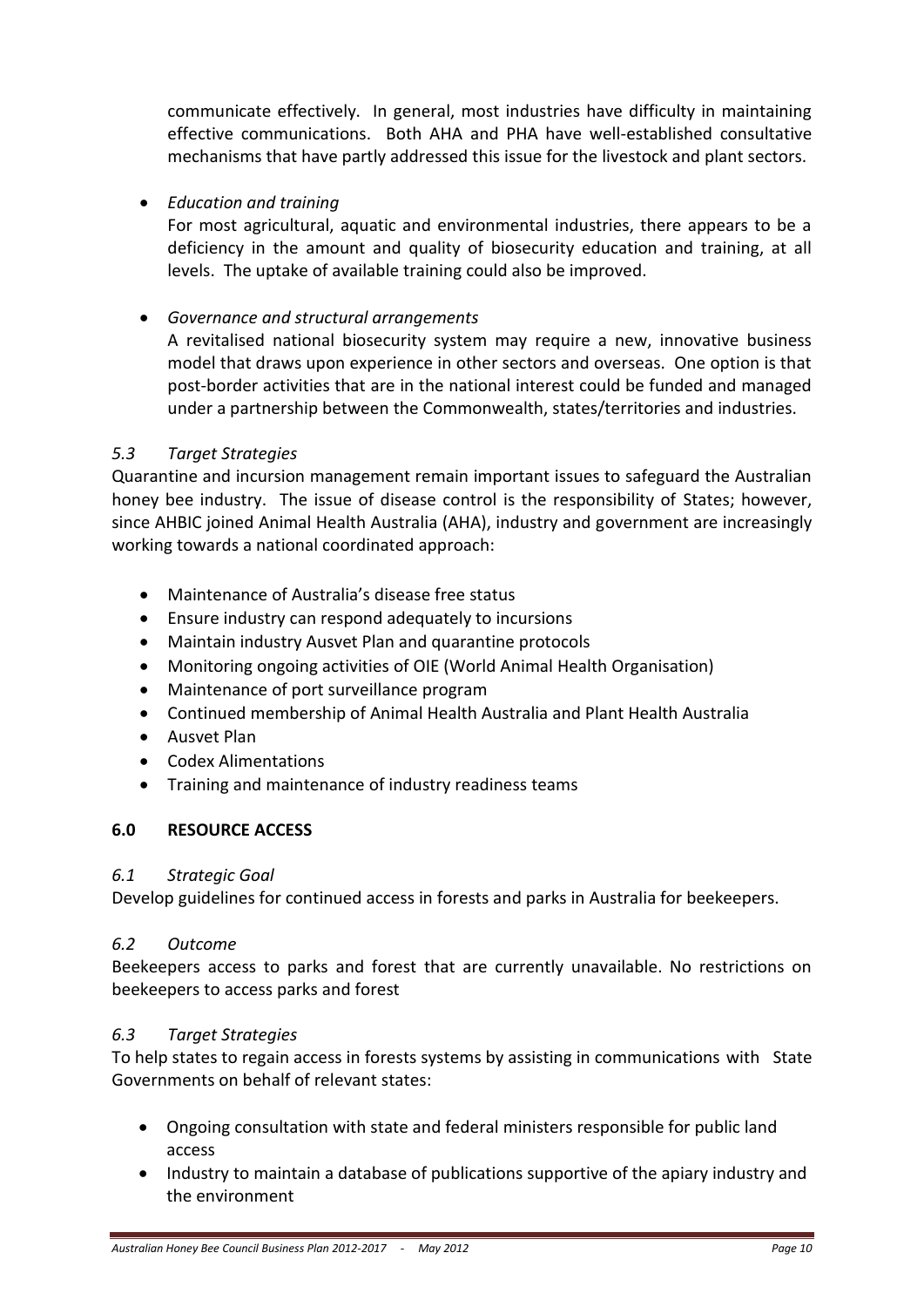#### **7.0 RESIDUE CONTAMINATION**

#### *7.1 Strategic Goal*

- Keep NRS Funding
- Eliminate residues from hive products
- Registering of chemicals and training in use of same
- Encourage QA programs
- To continue to maintain, uphold and preserve the reputation and marketability of Australian honey as a residue free quality product in domestic and international markets. To minimise the use of chemical therapeutic treatments of honey bees in Australia where possible

#### *7.2 Outcome*

A residue free Australian honey product with a continued competitive advantage due to the reputation and quality of Australian honey as a 'clean & green' product. The continuance of market access to key international markets.

#### *7.3 Target Strategies*

- Delegation of responsibility to a Technical Committee to monitor the residue status of Australian honey and related industry issues that require preventative management
- Conduct of independent National Residue Survey
- Support of appropriate industry research and development

#### **8.0 MARKET ACCESS**

- *8.1 Strategic Goal – Maintenance of existing markets for apiary products*
	- Help for new people exporting apiary products
	- Re-opening of live bee markets to USA, Korea
	- Honey to be included in proposed free trade agreements with South Korea and China.
	- Removal of impediments to Queen bee exports

#### *8.2 Outcome*

Industry seeks to maintain existing trading arrangements with major export markets. At the same time there is a need to ensure Australian apiary products are not discriminated against in world markets.

#### *8.3 Target Strategies*

Industry is seeking to undertake a risk assessment of the live bee trade to the USA as part of the containment strategy for ASIAN Bee's. Additionally industry continues to work with the Federal Government to ensure any new or existing trade arrangements allowed access to Australian apiary products.

#### **9.0 PROMOTION OF AUSTRALIAN HONEY**

*9.1 Strategic Goal*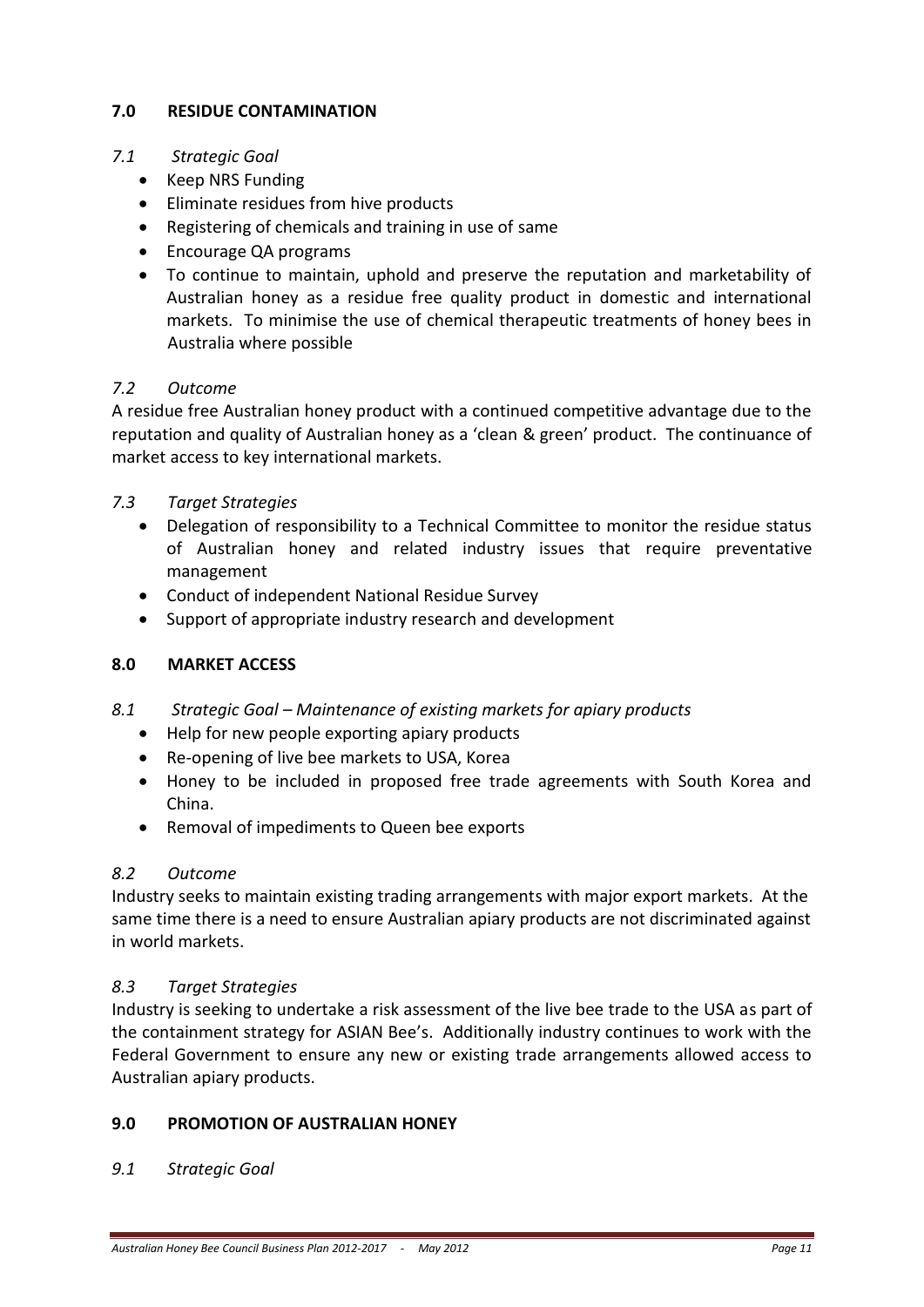For the Australian Honey Bee Industry to remain viable, it is the interest of the whole industry to promote increased consumption of honey and in particular Australian honey at the expense of imported and artificial honey.

### *9.2 Outcome*

To have each section of the honey industry, organize promotional activities in their local area on the first full week of June each year.

### *9.3 Target Strategies*

- Create press releases and liaising with paper media (rural, provincial, metro, community and consumer), encouraging them to write bee related stories and beekeeper/honey supplier profiles
- Have Beekeepers and packers contact local radio and television stations suggesting they might run stories relating to our industry during BEE WEEK
- Develop a schools resource kit, which includes a Bee Week backgrounder, Bee Facts sheet, Word Puzzle, Colouring-in comp etc. (prizes donated by sectors of the industry)
- Liaising with schools to organise beekeeper visits
- Creating and printing a Bee Week poster
- Developing a colouring-in comp and pitching it to local provincial/community and internet-based media
- Organising bee product giveaways through local media
- Drafting five media releases on bee related issues (i.e. shortage of beekeepers in the industry, value of pollination, effects of Varroa, Asian bee etc.) and distributing them each day throughout the week
- Contacting libraries nationwide and provide them with Bee Week collateral material

#### **10.0 EDUCATION**

- *10.1 Strategic Goal*
	- Educate and inform Federal Ministers of the national importance of beekeeping and pollination
	- Expand industry resources on technical information for the honey industry and improve the overall delivery and content of knowledge to beekeepers

#### *10.2 Outcome*

- Source funding to support workshops and education sessions to cover the strategic goal
- Organise workshops at Beekeepers state conferences and field days to determine the knowledge gaps of beekeepers
- Organise training sessions, in the form of short workshops at Beekeepers state conferences and field days to cover knowledge deficiencies
- Expand industry resources on technical information for the honey industry via online fact sheets or promotional materials which may be made available at state field days
- Liaise with RTOs to improve the accessibility of Traineeships in beekeeping to employees in the honey and beekeeping industry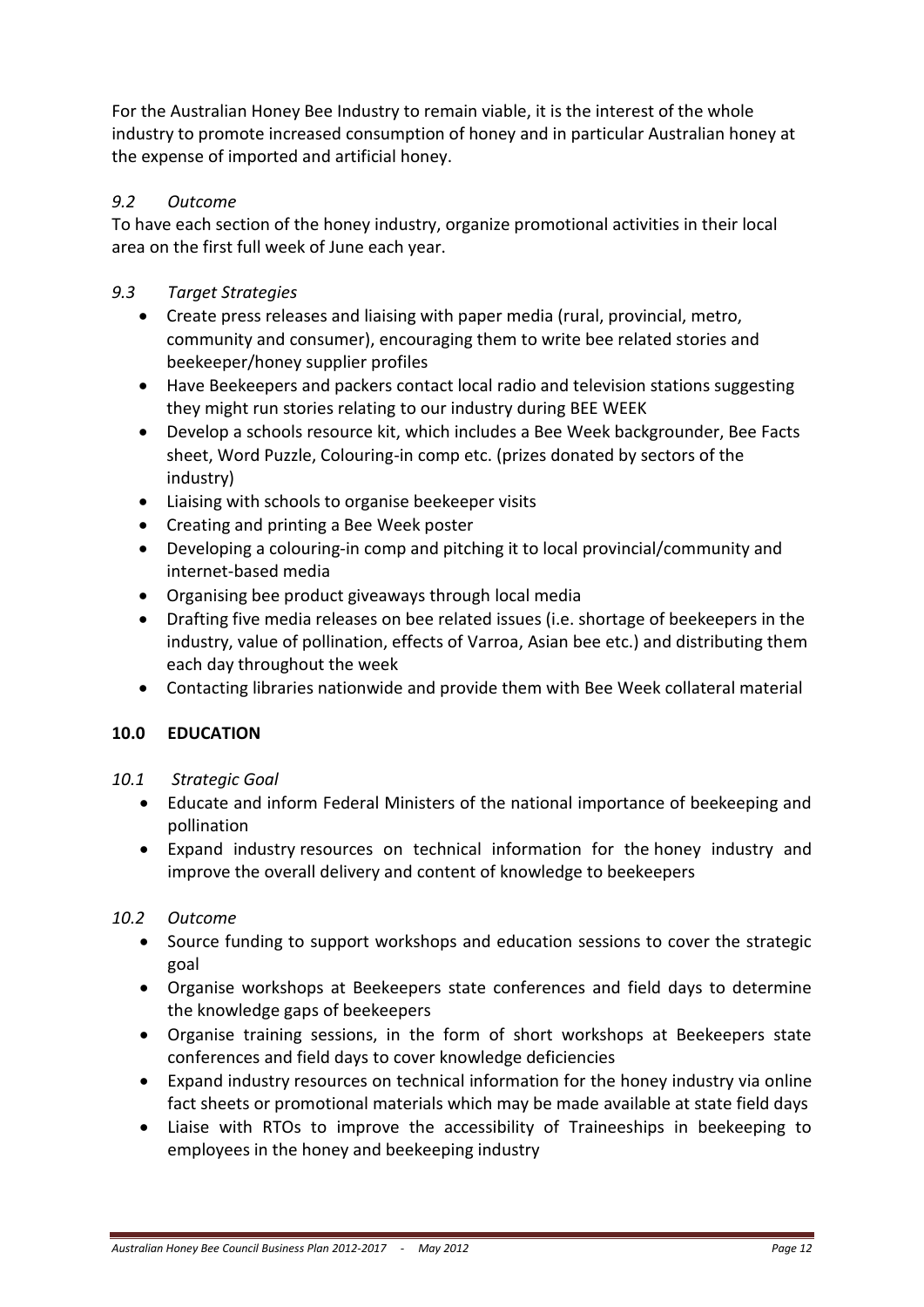- *10.3 Target Strategies*
	- Organise training sessions together with member organisations, in the form of short workshops at Beekeepers state conferences and field days to cover knowledge deficiencies in:
		- $\triangleright$  Composition of Honey
		- $\triangleright$  Functional properties of honey and how to use honey as an ingredient in food manufacturing
		- $\triangleright$  Health related aspects of honey, GI, prebiotics and energy
		- $\triangleright$  Who to contact and how to detect for adulteration, residues and contamination of honey
		- $\triangleright$  State food safety and quality requirements
		- $\triangleright$  Where to access training for specific industry needs
		- $\triangleright$  Honey bee colony health maintenance
		- $\triangleright$  Biosecurity
		- $\triangleright$  Traineeships
	- Expand industry resources on technical information for the honey industry. This can be provided as either online fact sheets or promotional materials, for example at state field days. Technical information fact sheets to cover:

#### **11.0 COMMUNICATION**

- *11.1 Strategic Goal*
	- *Continue with the outflow of good information*
	- *Continue with monthly newsletters*
	- *Continue to educate the community*

#### *11.2 Outcome*

To ensure the public and decision makers continue to be aware of the importance of the apiary industry not only as producer of high quality apiary products but a major contributor to ensuring the pollination of food and pasture crops.

#### *11.3 Target Strategies*

A continued flow of press releases and articles from Pollination Research & Development Committee and RIRDIC on industry's importance.

Targeted information to politicians and decision makers on the importance of industry to pollination.

#### **12.0 HONEY BEE RESEARCH**

The Australian honeybee industry pays to the Australian Government a statutory levy on honey and queen bees sold. The research and development component of these levies are provided to the Rural Industries Research and Development Corporation (RIRDC) for expenditure within the Honeybee Program. The Australian Government matches expenditure from the Honeybee Program, up to 0.5% of the gross value of production of the honeybee industry.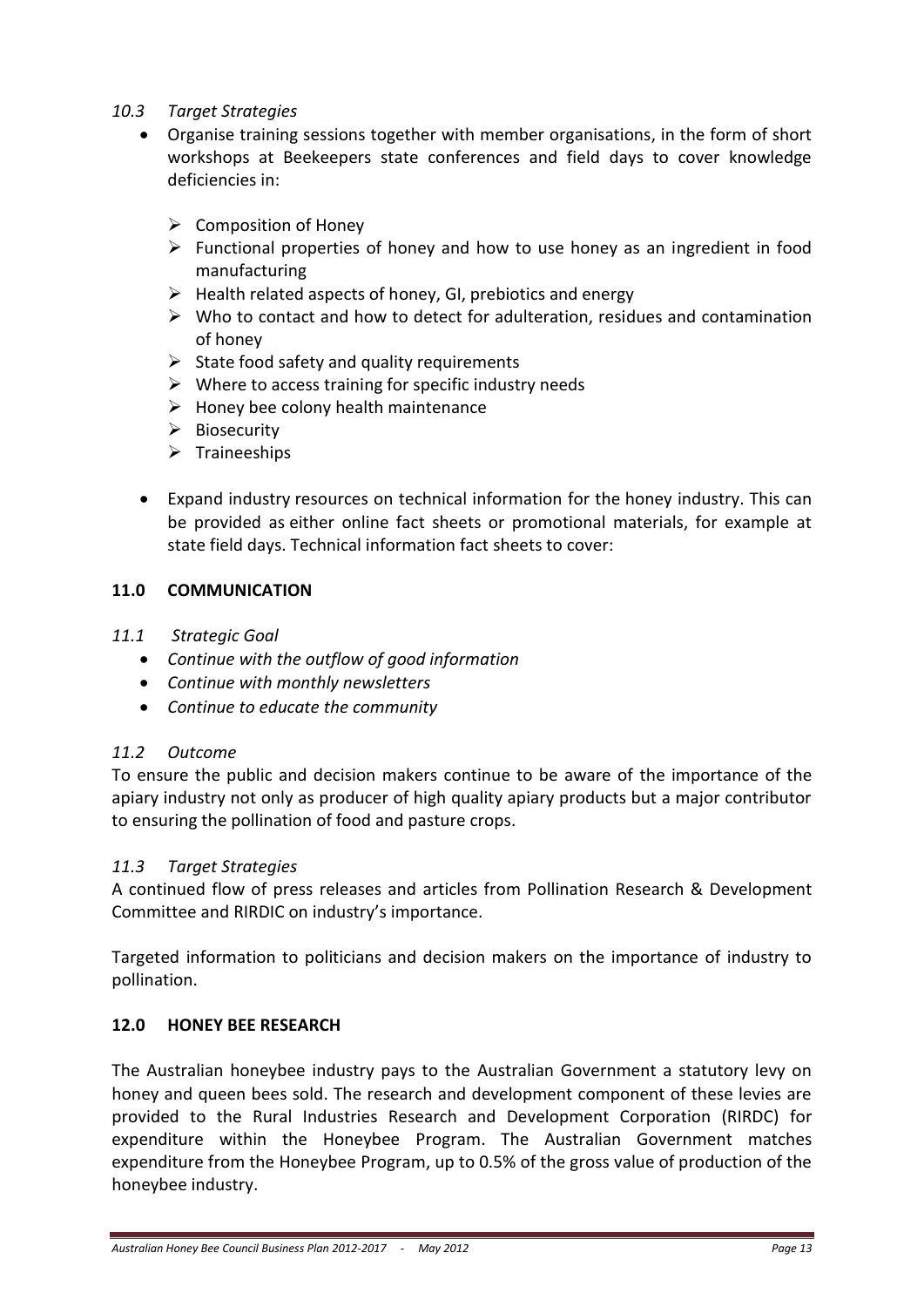The Honeybee Program invests in research, development and extension activities consistent with a five-year investment plan. The strategic goal, outcome and target strategies below are from the draft investment plan scheduled to cover the period 2012/13-2016/17, that RIRDC is developing in consultation with AHBIC.

#### *12.1 Strategic Goal*

The strategic goal (referred to as the mission) of the RIRDC Honeybee Program is to manage investment in research, development and extension that will:

- Assist the industry ensure the health of managed European honeybees
- Assist the industry manage European honeybees using sustainable methods to be more productive and increase beekeepers profitability

#### *12.2 Outcome*

The outcome (referred to as the vision) of the RIRDC Honeybee Program is for a productive, sustainable and more profitable Australian beekeeping industry.

#### *12.3 Target Strategies*

The following target strategies (referred to as the objectives) of the RIRDC Honeybee Program will drive investment in 2012-2017 (indicate target investment levels as a proportion of total investment are shown):

- Reduce the incidence and impact of pests and diseases on honeybees (45%);
- Increase the productivity and profitability of beekeepers (20%);
- Increase understanding of the role of flora in honeybee management (20%);
- Promote extension, communication and capacity building (15%).

In partnership with a number of horticultural industries within Horticulture Australia Ltd, RIRDC established the Pollination Program. RIRDC's funding contribution to the Pollination Program has been \$100,000 per year, allocated from the Honeybee Program. Funding from Horticulture Australia Ltd has been significantly greater.

The following target strategies (referred to as the objectives) of the Pollination Program drive investment in 2009-2014 (indicate target investment levels as a proportion of total investment are shown):

- Incursion risk minimisation for early detection of a threat to pollination service supply; (10%)
- Improving the effectiveness and economic return from pollination living with Varroa; (20%)
- Resource access landscape and nutrient management for effective pollination; (10%)
- Pest and disease management to ensure the ongoing supply of pollination services; (45%)
- Reducing crop dependence on honeybees native pollinators and self-pollinating crops; (5%)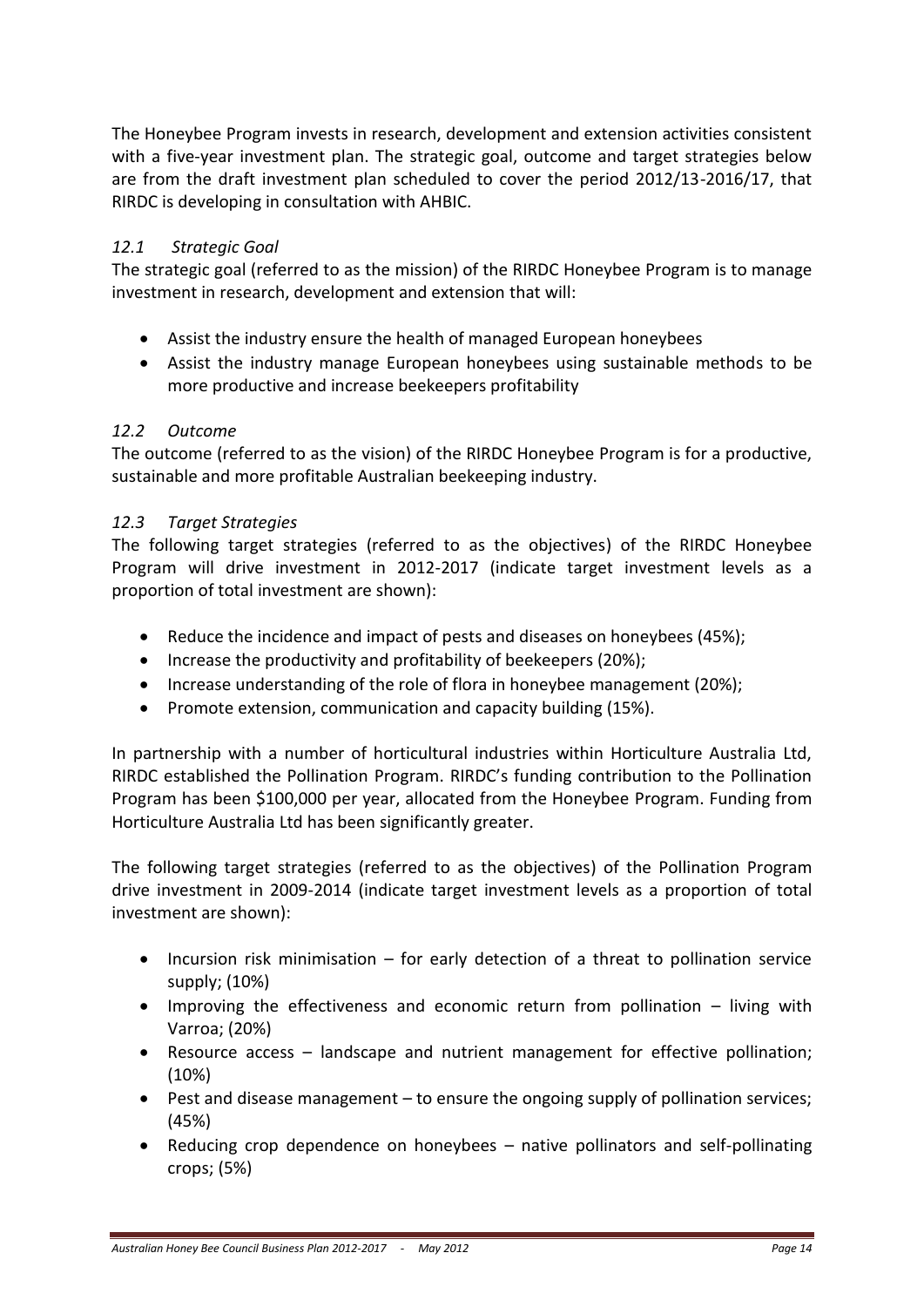Communication – including pollination education, extension and capacity building. (10%)

### **13.0 NATIONAL RESIDUE SURVEY**

The National Residue Survey (NRS) residue monitoring program for honey is designed to support the market access to export markets. The program provides evidence of good practice in the use of pesticides and veterinary medicines within the honey industry and by the Australian agricultural industry in general.

The monitoring plan estimates the occurrence of residues in honey using randomised sampling. The likelihood of residues from pesticides and veterinary medicines or contaminants (e.g. metals, persistent organic chemicals) guides the choice of chemicals that are monitored. These chemicals include those that may be used specifically in honey production and those used more widely in agricultural and veterinary practice. Some chemicals monitored are not registered for use—and are not likely to be used—in Australian production systems.

Honey samples are taken by authorised officers from state and territory government authorities at appropriate stages of the production chain. The samples are sent directly to a central receival and dispatch facility within NRS.

Honey samples are tested for organochlorines, organophosphates and synthetic pyrethroids, as well as for antibiotics, metals, paradichlorobenzene and chloramphenicol.

#### *13.1 Strategic Goal*

Ensuring that the NRS residue monitoring program for honey fulfils the requirements of:

- the Australian Quarantine and Inspection Service (AQIS) for export certification and therefore market access
- trading partners
- any other residue monitoring needs of the honey industry.

#### *13.2 Outcome*

The NRS residue monitoring program for honey continues to achieve the goals outlined above

#### *13.3 Target Strategies*

Continue to maintain a residue monitoring program for honey that meets the standards of best international practice.

#### **14.0 B-QUAL AUSTRALIA PTY LIMITED**

#### *14.1 Strategic Goal*

B-Qual Australia Pty Limited is a company incorporated to manage the Quality Assurance Program. The purpose of the project is to accredit and have adopted a quality assurance program for greater than 90% of the production of the Australian honeybee industry. The project will develop accreditation and train industry participants in QA standards, organic standards and biosecurity as well as providing on ongoing third party audit system.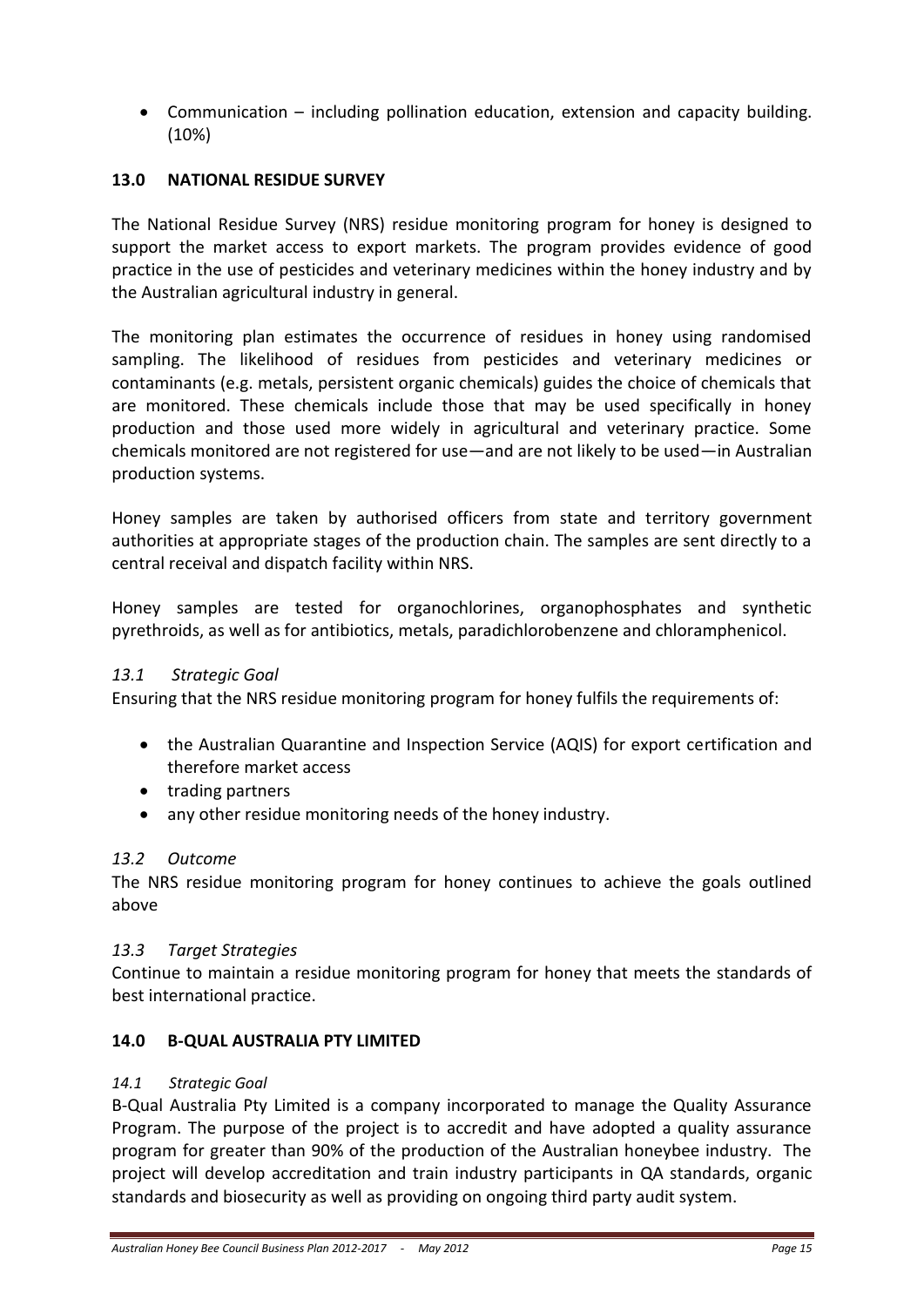It is well recognised in the honey industry that quality standards in relation to food safety are demanded by customers, wholesalers and governments. Also, it is necessary to comply with the Australia New Zealand Food Authority (ANZFA) Food Safety Standard, which requires food businesses to develop a Hazard Analysis and Critical Control Point (HACCP) based food safety program.

#### *14.2 Outcomes*

This project will include the production and delivery of:

- Industry Food Safety Plan
- 'Honey Quality Standard' booklet
- QA templates to assist beekeepers with the writing of a quality manual
- Training material for industry facilitators
- Auditor training manual
- National 'Auditor Training Workshops'
- Templates including criteria for the production of organic honey.
- Development of an industry biosecurity plan

The project involves a three year program with the ultimate aim of ensuring that in excess of 90% of all honey produced in Australia is quality assured for both domestic and export customers. The specific requirements of the European Union (EU) for the export of honey and honey products (including organics) will be met. The requirements of ANZFA Food Safety Standard will also be developed. The adoption of these standards will enable continued market access both in Australia and overseas. The project will produce for industry to adopt, an auditable biosecurity plan.

It is also proposed that the adoption of a national quality standard will form the basis of an ongoing program to ensure industry best practice and ongoing industry training.

#### *14.3 Target Strategies*

The development of an organic standard provides a new niche market for honey and honey products. The prices of products of organic farming are generally higher than alternative products as many people are willing to pay a premium because of environmental protection.

Product standards include all facets of production and services of the industry including honey, queen bees, pollination and honey packing. The resulting system provides a selfpolicing means of ensuring standards are both kept at industry best practice and meet the domestic and international market demands.

Work on an Industry EMS through DERM in Queensland will result in measured and potential marketing advantages to Industry

Further work on Pollination services will also add further value to the B-QUAL Accreditation System.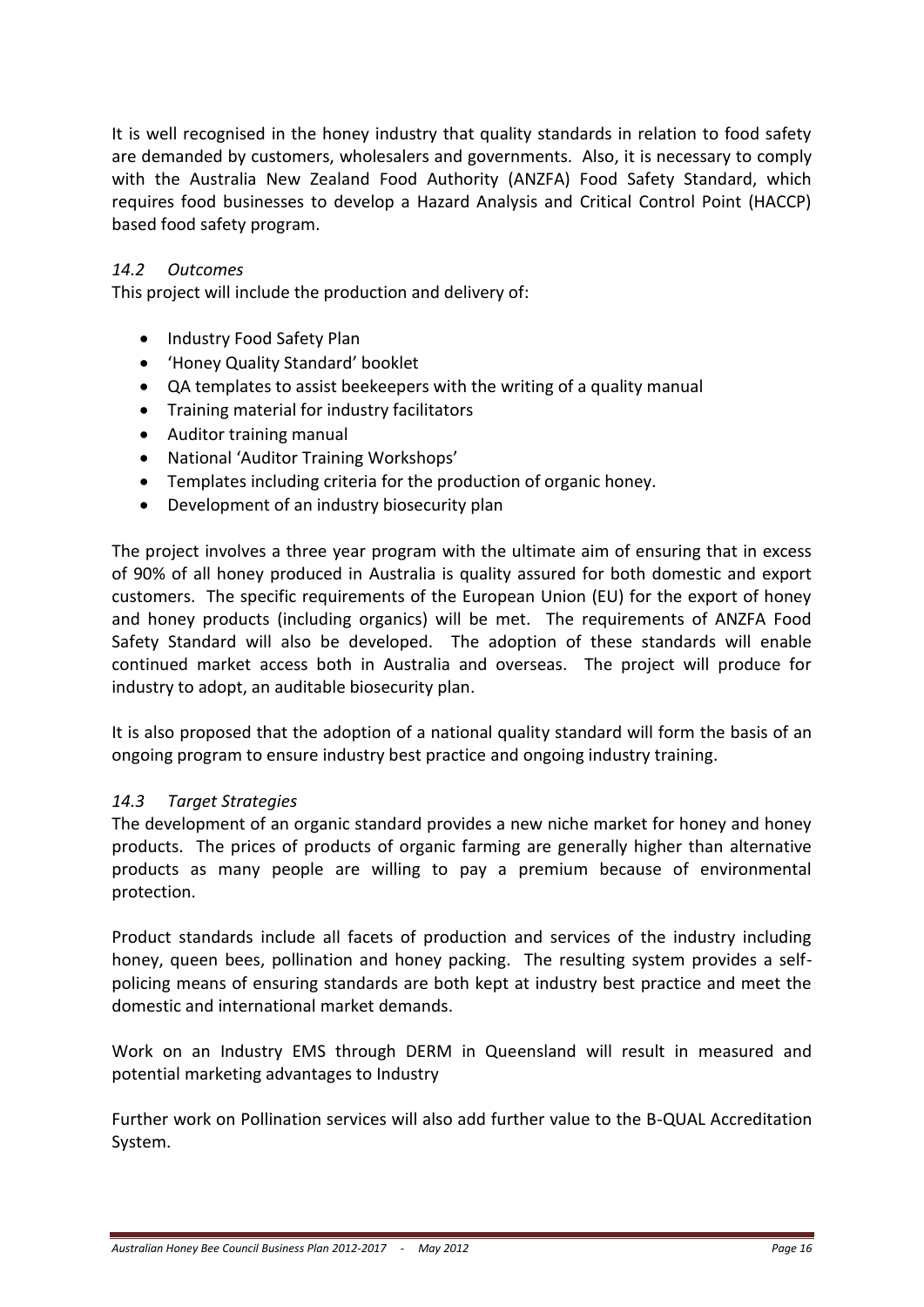#### **15.0 RISK ASSESSMENT**

The operational companies of AHBIC, Australian Queen bee breeders and B-Qual Australia have had their risks assessed by the application of a risk management matrix. Plans to address the risks identified have been developed.

Areas where risk has been assessed as being large enough to warrant specific attention have been separated into individual company identities. Thus Australian Queen bee breeders and B-Qual Australia have been developed as separate identities in their own right.

It is noted that the company is currently dependent upon voluntary contributions from industry, a situation which will need to continue for some time. The organisation, as part of its long term goals, is working to achieve self-sufficiency. Clearly, however, in the short to medium term, the greatest risk to the organisation is ensuring financial viability by maintaining the support of industry contributors to this end.

#### **16.0 CONCLUSION**

This represents an ambitious five year plan for industry. It identifies the major issues facing the Australian honey bee industry and challenges industry to develop the responses required to address them.

The implementation of AHBIC's five year plan should ensure enhanced efficiency and increase the profitability of industry. The plan's implementation should lead to the following outcomes.

- improved corporate governance
- enhanced relationships with member bodies
- improved communication with industry members, government departments and other agencies
- improved targeting of promotional effort
- maintenance of a low cost self funded industry association